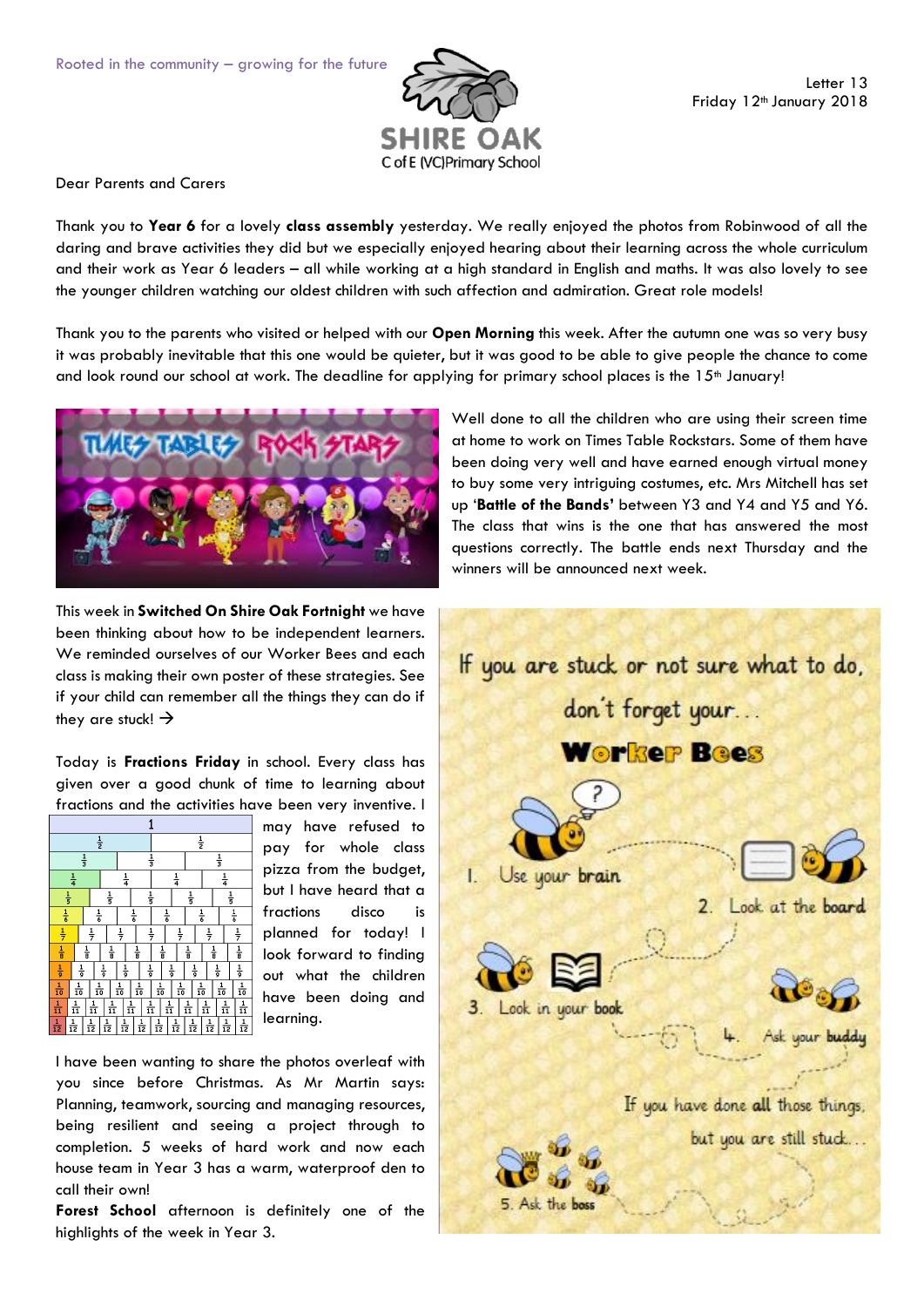

I have realised that there are children who have been awarded SuperStars certificates this school year but not yet had a mention in the newsletter. I am very sorry and will try to put that right soon!



| <b>Class</b>                                                                                                   | Well done to this week's Superstars who have been chosen by the staff in their class.             |  |
|----------------------------------------------------------------------------------------------------------------|---------------------------------------------------------------------------------------------------|--|
| Y3 (Rhine)                                                                                                     | Jesse Blake has a great Growth Mindset and is always striving to get better in his work each day. |  |
|                                                                                                                | Anna Gloor has a positive attitude, even when things are hard or difficult.                       |  |
| Y4 (Ganges)                                                                                                    | <b>Felicity Wood</b> she applied herself when using the Bus Stop method in her work on division.  |  |
| Y5 (Tigris)                                                                                                    | Maddison Shaw has been focusing on her work and always wants to do her best.                      |  |
|                                                                                                                | Layten Tosney has been switched on in all areas of his work.                                      |  |
| Y6 (Amazon)                                                                                                    | Simeon Walker is working hard in class and concentrating.                                         |  |
|                                                                                                                | Lucas Canning is switched on in English and Maths lessons.                                        |  |
| Citizen of the Week was Poppy White in Year 6 who was nominated by her classmates and adults around school for |                                                                                                   |  |

being a positive role model.

I hope you have a good weekend.

Jane Astrid Devane

Jane Astrid Devane [janead@shireoak.leeds.sch.uk](mailto:janead@shireoak.leeds.sch.uk)

We take the safeguarding of children very seriously at our school and we appreciate your help with this. If you have any concerns or observations regarding **health and safety**, please contact Jane Astrid Devane, Marcelle Maver or Liz Craven.

If you have any concerns or questions regarding **child protection** issues, please speak to Jane Astrid Devane, Marcelle Maver or Jane Hinchliffe. If you have questions about your **child's progress** or **how to help them** with the learning they find difficult please speak to your child's teacher or make an appointment to see them via the school office.

The governors are always interested in hearing the **views of parents**. If you would like to speak to a governor, then please email the chair, Julia Kelly [shireoakgovernors@gmail.com](mailto:shireoakgovernors@gmail.com) Julia is often on the playground, particularly at the start and end of the week, if you would like to talk to her.)

| Monday 9th July                                                                                                | Give out reports to parents this week.                                    |  |  |
|----------------------------------------------------------------------------------------------------------------|---------------------------------------------------------------------------|--|--|
| Wednesday 11 <sup>th</sup> July                                                                                | Music recital by children learning instruments. TBC.                      |  |  |
| Thursday 12 <sup>th</sup> July                                                                                 | Dress rehearsal (am)& evening performance for Y5/6 End of Year Production |  |  |
| Mon 16 <sup>th</sup> - Fri 20 <sup>th</sup> July                                                               | Learning through Sport Week (including swimming gala, TBC)                |  |  |
| Monday 16 <sup>th</sup> July                                                                                   | Y3/4 Sports Day                                                           |  |  |
| Tuesday 17 <sup>th</sup> July                                                                                  | Y5/6 Sports Day                                                           |  |  |
| Wednesday 18 <sup>th</sup> July                                                                                | Reception/Y1/Y2 Sports Day                                                |  |  |
| Friday 20th July                                                                                               | New to you/secondhand uniform sale after school                           |  |  |
| Tuesday 24 <sup>th</sup> July                                                                                  | Leavers' Service, St Michael's Church                                     |  |  |
| Wednesday 25 <sup>th</sup> July                                                                                | Last day of term before the summer holiday.                               |  |  |
| * means added or changed since last newsletter<br>TBC means this is yet to be confirmed and may have to change |                                                                           |  |  |

… continued from the back page